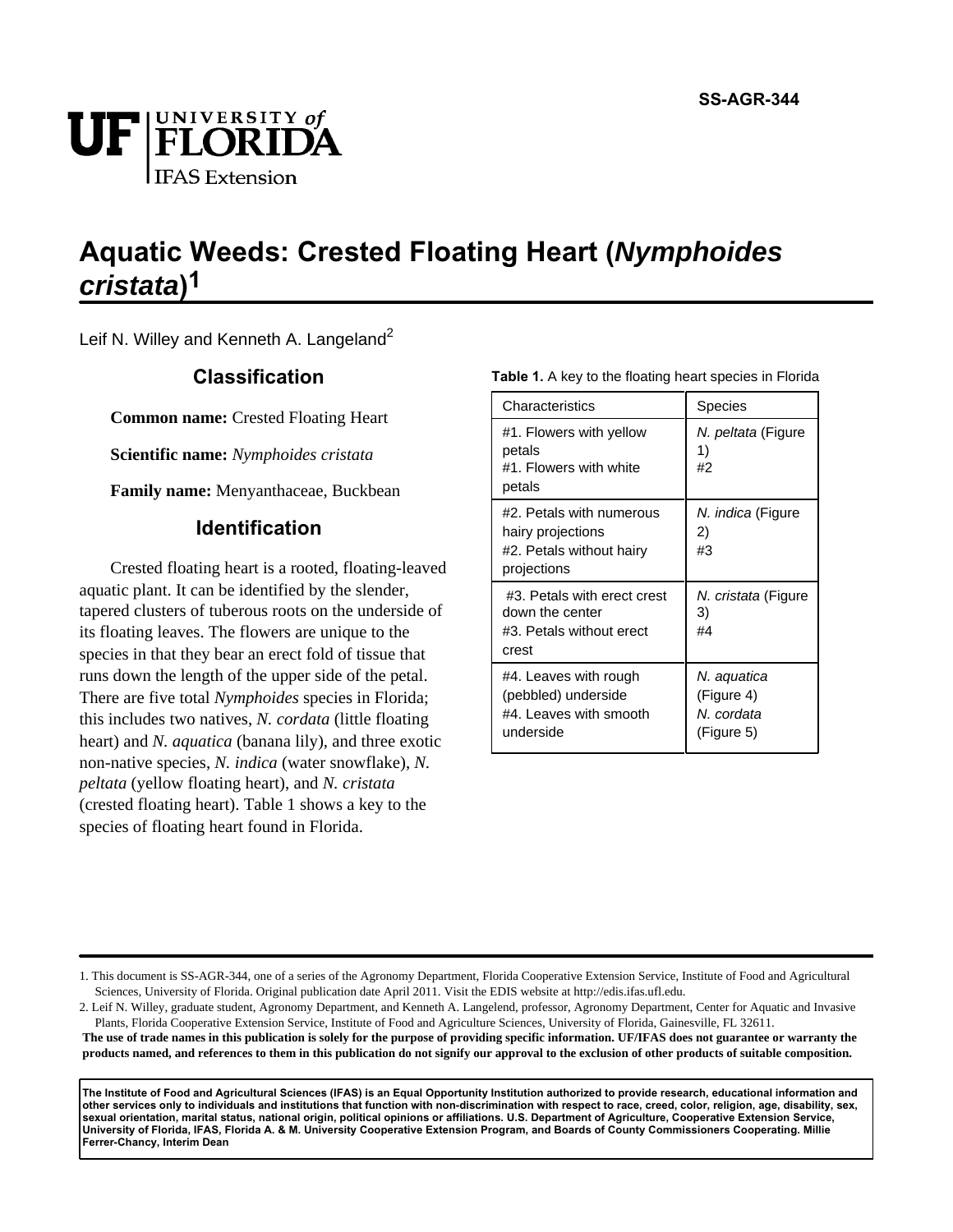

**Figure 1.** N. peltata, yellow floating heart



**Figure 2.** N. indica, water snowflake



**Figure 3.** N. cristata, crested floating heart



**Figure 4.** N. aquatica, banana lily



**Figure 5.** N. cordata, little floating heart

## **History and Distribution**

Crested floating heart is a native of Asia, but was introduced to North America through the aquatic plant nursery trade and marketed as 'snowflake' (Burks 2002). In the United States, crested floating heart escaped from cultivation and became established in Florida water bodies (Burks 2002). It was first reported to be present in Horseshoe Lake in Collier County, Florida, in 1996. It has since been confirmed in numerous bodies of water throughout the state. The population of *N. cristata* in Florida became so large that movement outside the state was likely, if not inevitable. This was confirmed in 2006 when this plant was observed in Lake Marion, a 110,000-acre reservoir in South Carolina.

Crested floating heart can be found in various water bodies throughout Florida. Plants have been confirmed in Broward, Collier (in Big Cypress National Preserve), Hillsborough, Lee, Orange, Palm Beach, Sarasota, Osceola, and St. Johns Counties (Wunderland 2011) (Figure 6). Out of state, it is found growing abundantly in Lake Marion, South Carolina (Figure 7). In 2010, it was found growing in scattered locations in Lake Okeechobee (Renney, personal communication 2011).

#### **Habitat**

Crested floating heart is typically found rooted in the submersed sediments in shallow water (less than 2 feet deep to about 10 ft deep), depending on water clarity, with its leaves floating on the surface of the water. It grows best in tropical to subtropical climate zones where it inhabits lakes, ponds, canals, and areas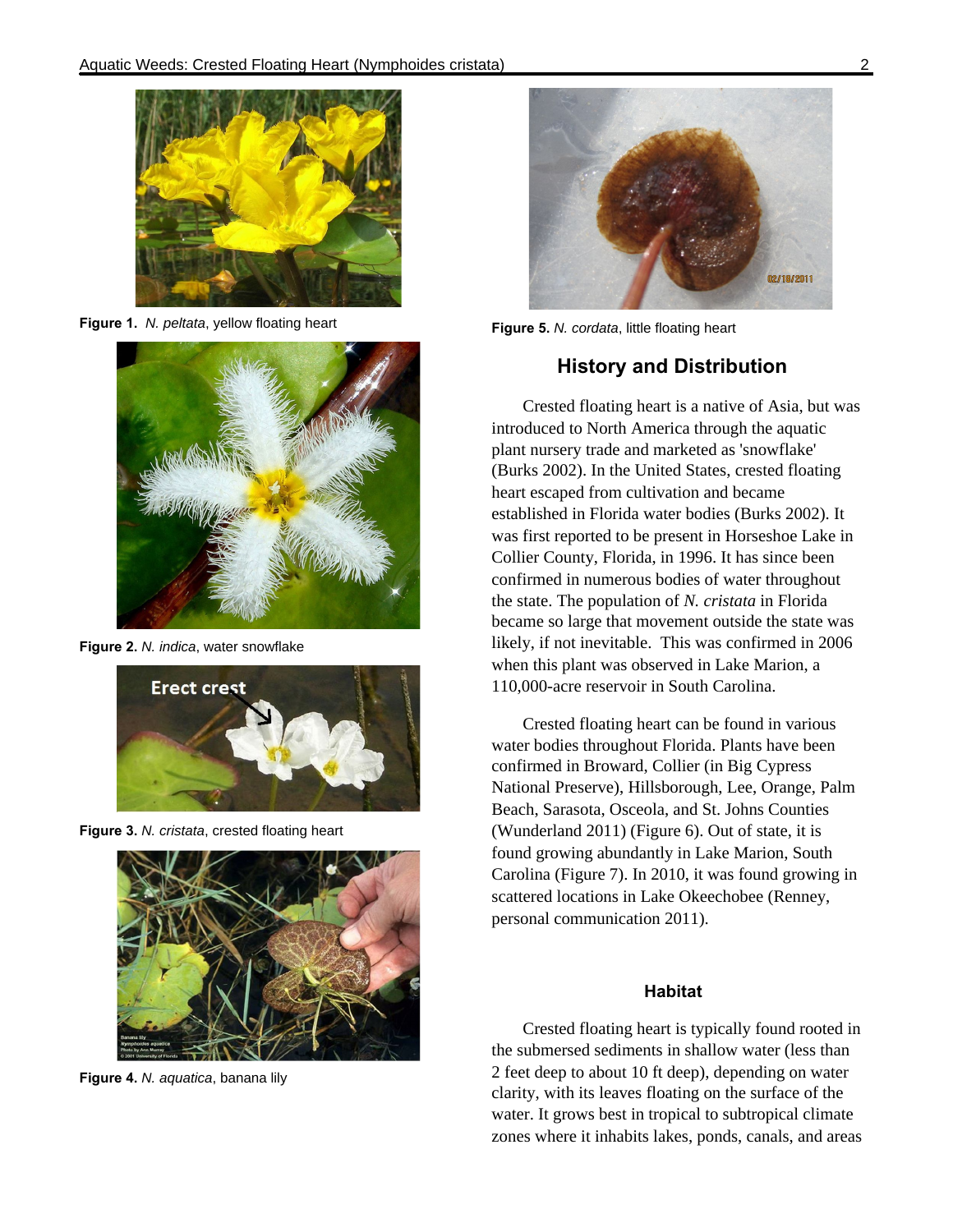

**Figure 6.** Distribution of crested floating heart in Florida (Wunderland 2011).



**Figure 7.** Overall distribution of drainages where crested floating heart is found (USGS).

of rivers with low current flow. It is also capable of growing and producing leaves in moist, non-submersed soils (Figure 8).



**Figure 8.** Crested floating heart growing in moist soil in a greenhouse.

## **Biology**

Crested floating heart is a dicotyledonous aquatic plant that exhibits a nymphaeid growth form, meaning the plant is rooted in the submerged sediment and produces floating leaves at the ends of

long stems. Rooted plants produce a number of leaves, and while most of them float on the surface of the water, some leaves remain submersed. Crested floating heart is also capable of a free-floating form for a period of time with tuberous propagules attached to the underside of the leaf (Burks 2002). Sexual reproductive ability of crested floating heart in North America is suspected to be monoecious, but this is not known for sure (Burks 2002). Vegetative propagation is commonly observed in this plant, and vegetative reproduction occurs through numerous methods, including tubers, daughter plants (Figure 9), rhizomes, and fragmentation.

Invasive potential of this plant is highly evident. It is an aggressive plant that is capable of outcompeting native vegetation by forming dense floating canopies. The multiple methods of vegetative reproduction contribute to its spread and invasiveness. In Lake Marion, South Carolina, the population was recorded to cover 20 acres in 2006, but a 2011 survey concluded that it now covers over 2,000 acres. In 2009 the Florida Exotic Plant Pest Council listed crested floating heart as a "Category I" invasive species, indicating that this species has the potential to alter native plant communities by displacing native species and by changing community structures or ecological functions (FLEPPC 2009).



**Figure 9.** Daughter plant formation at tuber cluster below floating leaf.

### **Management**

Currently, no known insect herbivores specifically feed on this species. Additionally, grass carp (*Ctenophryngodon idella*), the weed-eating fish used for biological control of many aquatic weeds, have also proven to be ineffective in controlling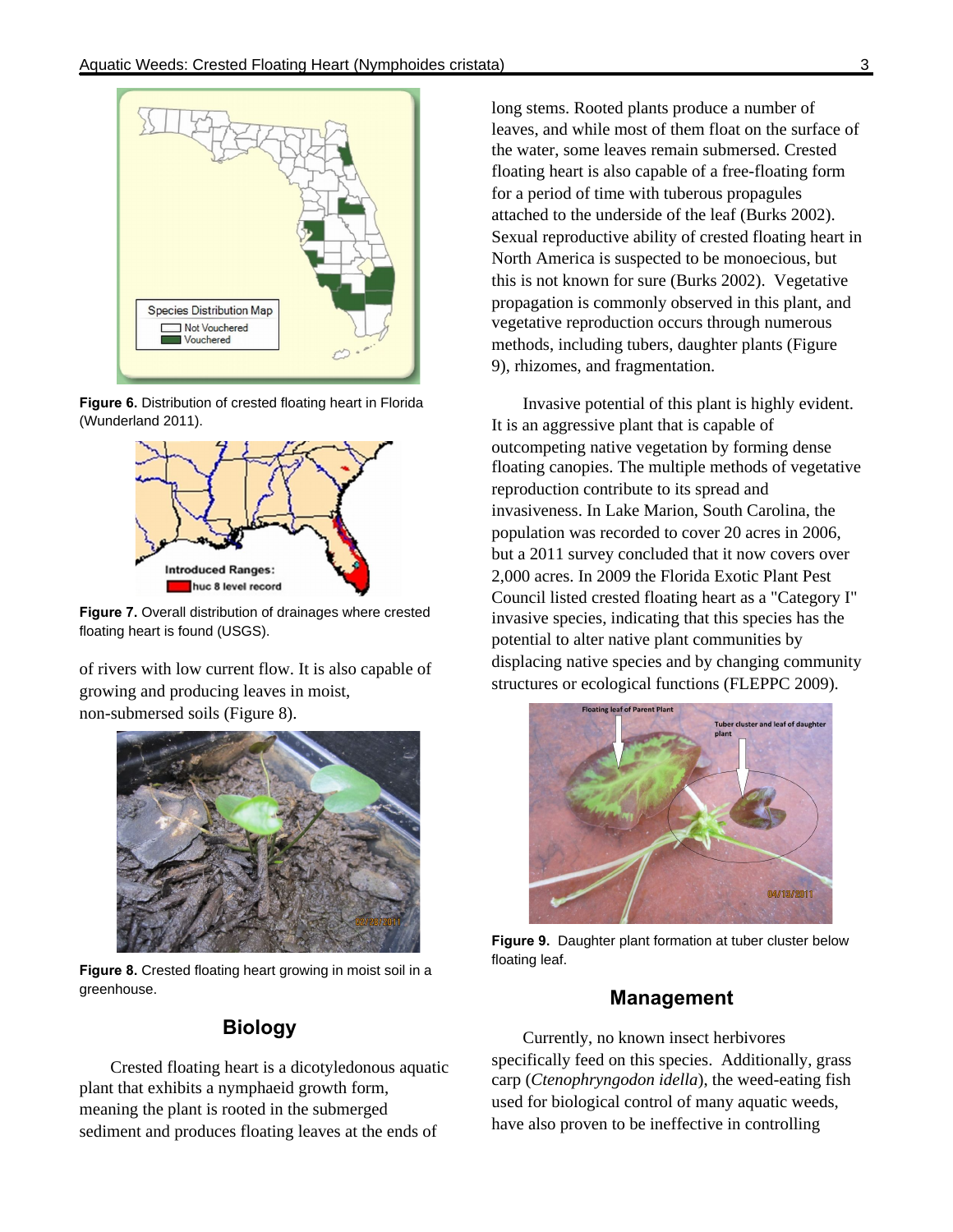crested floating heart. The South Carolina Department of Natural Resources has reported winter lake level draw downs of Lake Marion, which expose the plants to drying and freezing, have failed as a means of control. Mechanical harvesting is also reported to be ineffective in the native range of the plant. Because of crested floating heart's fast, aggressive growth and vegetative spread, chemical control is likely to be the best way to control infestations and remove new colonies. Various forms and combinations of herbicides have been used but with no long-term success.

**Glyphosate and imazapyr**: In Florida, Collier County Storm Water Management has achieved up to 4 weeks of control of crested floating heart growing in shallow water by using a combination of glyphosate and imazapyr. Control with this combination was shown to be short-lived and numerous re-treatments were required (Burks 2002). This observation was confirmed in Lake Marion, South Carolina, where glyphosate/imazapyr has been applied at rates of 0.5/0.25 gallons per acre, respectively, with regrowth observed in less than 6 weeks (Davis, personal communication 2011). In other locations, it was observed that the glyphosate/imazapyr combination effectively killed the exposed foliage, but the tuber clusters floated away and re-grew (Wolfe, personal communication 2011).

**Endothall:** In greenhouse studies, 1.5-2.5 ppm endothall resulted in 98-100% control at 8 weeks after treatment when applied to the foliage. Approximately 80-90% control was achieved when endothall was applied to the water column (Puri and Haller 2010). However, the long-term impacts of these treatments were not determined considering that the principal issue with control of floating heart is completely killing the tubers. On lake-scale applications, endothall applied to crested floating heart as Aquathol K at 5 ppm and Hydrothol 191 at 0.3 ppm was found to provide no better control than the glyphosate/imazapyr combinations (Renney, personal communication 2011; Wolfe personal communication 2011). Plants treated with endothall usually recovered full growth in about 45 days (Renney, personal communication 2011). In South Carolina, Aquathol K has been used at 2-3 ppm in a submersed

application, resulting in excellent control in shallow, still areas, but poor control in deep moving water. Regrowth has been sparse up to 8 weeks after treatment (Davis, electronic communication 2011).

**Other herbicides:** Crested floating heart has not been affected after treatment of other target species with fluridone, diquat, 2,4-D, or triclopyr (Renney, personal communication 2011; Wolfe, personal communication 2011).

Applications in South Carolina have also included the use of imazamox in combination with glyphosate at rates of 1.0 gallons per acre of each product. Applied foliarly, this resulted in good control in shallow waters and most deep areas with little regrowth observed after 8 weeks (Davis, electronic communication 2011). Other submersed applications were also used with granular 2,4-D at 2 ppm, triclopyr at 1 ppm, Renovate MAX G at 4.2 ppm. Applications of 2,4-D and triclopyr resulted in regrowth in 4-6 weeks, while Renovate Max G applied in August 2010 offered excellent control in 1.0 acre test plots with very little regrowth noted as of early April 2011 (Davis, electronic communication 2011).

It is difficult to develop a standard recommendation for this plant from the limited experimental trials. However, from the experimental evidence that has been collected, it is likely that applications of glyphosate/imazapyr mixtures as well as endothall would be most effective in shallow water, while glyphosate/imazamox mixtures or Renovate MAX G might be most effective in deep water.

#### **Sources Cited**

Burks, K. C. "Nymphoides cristata (Roxb.) Kuntze, a Recent Adventive Expanding as a Pest in Florida." *Castanea* (2002), 206-11.

Burks, K. C. "Nymphoides cristata- Snowflakes in Sunny Florida." *Aquatics* (2002), 8-10.

Davis, C. Santee Cooper. Crested Floating Heart Herbicide Applications 2005-2010. Email communication with the author, April 6, 2011.